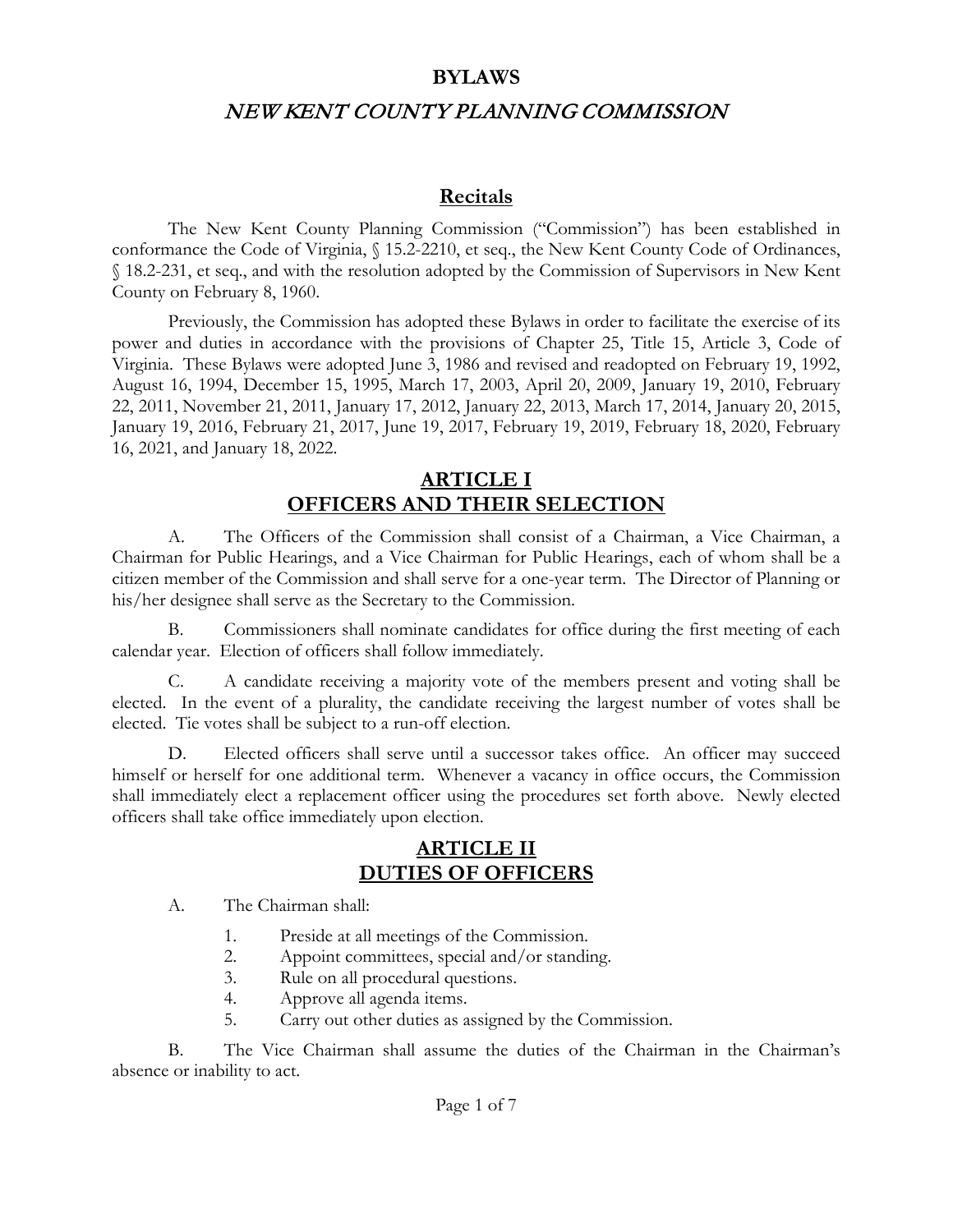- C. The Chairman for Public Hearings shall:
	- 1. Preside over all public hearings of the Commission.
	- 2. Preside over the Commission's business in all joint public hearings of the Commission and the Board of Supervisors.
	- 3. Rule on all procedural questions during the public hearing.

D. The Vice Chairman for Public Hearings shall assume the duties of the Chairman in the Chairman's absence or inability to act.

- E. The Secretary shall:
	- 1. Keep the minutes of the Commission.
	- 2. Maintain the files and written records of the Commission.
	- 3. Publish the Notice for all meetings and public hearings of the Commission to the Commissioners and the public.
	- 4. Certify all maps, records, and reports of the Commission.
	- 5. Attend to the correspondence of the Commission.
	- 6. Prepare all agenda items for the Chairman's approval.
	- 7. Draft and sign all correspondence necessary for the execution of the duties and functions of the Commission.
	- 8. Communicate all short suspense items by telephone/electronic communication in lieu of normal correspondence.

# **ARTICLE III AGENDA PREPARATION POLICY**

A. The Secretary shall prepare an agenda for each regular meeting of the Commission, with the concurrence of the Director of Planning. Commissioners, staff, and others may submit to the Secretary items for the agenda at any time prior to Noon Monday three (3) weeks preceding the regular meeting at which such item is to be considered. The Chairman shall approve all agenda items.

B. The Secretary shall make copies of the agenda available for each Commissioner. The County Administrator shall make copies of the agenda available for members of the news media serving the County no later than seven (7) calendar days preceding the meeting to which it relates.

C. The Secretary shall deliver minutes from the previous month's meeting to the Commissioners with the agenda prior to the first meeting of the month. Unless requested by a Commissioner, the Commission shall dispense with a reading of the minutes and the minutes will be approved upon motion and vote of the Commission.

D. Procedure for Dealing with Items Not On the Agenda

1. The Commission shall not consider any matter not on the agenda except at the discretion of the Chairman. The Commission shall not act upon any matter not listed on the agenda over the objection of any three members present.

2. For any special meeting, the call for such meeting shall state the business to be discussed. The Chairman or Secretary shall prepare a written agenda listing all items to be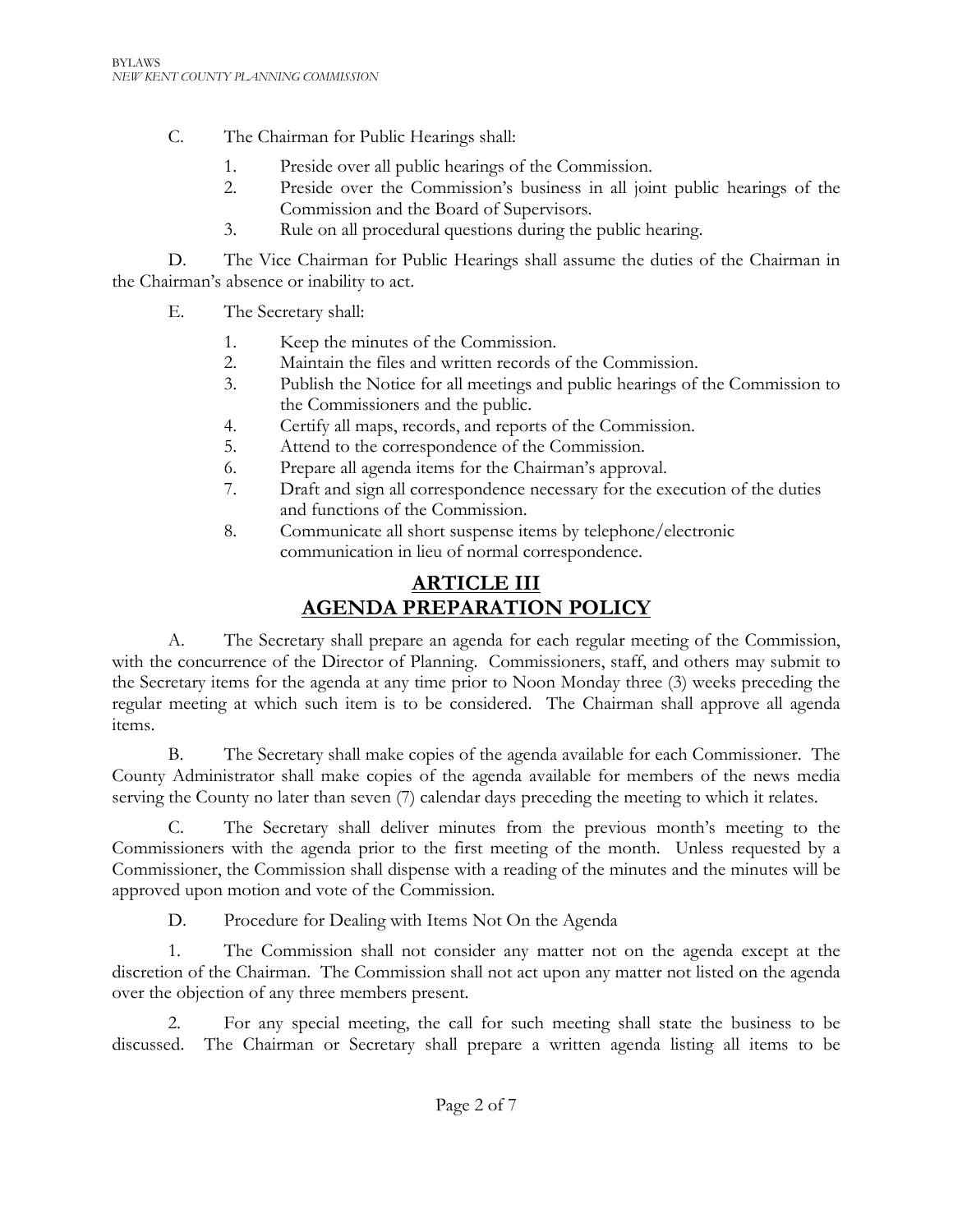considered for every special meeting. No other business shall be discussed or acted upon over the objection of any member present.

### **ARTICLE IV MEETINGS**

A. The time and place of Commission meetings shall be set from time to time by approval of the Commission. When a meeting date would fall on a legal holiday, or when a meeting must be postponed because of inclement weather or other similar circumstances; the meeting shall be held on the next business day on which the County offices are opened.

B. If there are no public hearings scheduled for a meeting, the Chairman has the discretion to cancel the meeting up to seven days prior to the scheduled meeting. The Secretary will notify the Commissioners via US mail of the cancellation and will post the cancellation notice in the appropriate place at least five days prior to the scheduled meeting.

C. The Chairman, or two members, may call a Special Meeting of the Commission upon written request to the Secretary. The Secretary shall mail to all Commissioners, at least five days in advance of a Special Meeting, a written notice fixing the time and place of the meeting and the purpose thereof.

- D. Order of Business
- 1. The order of business for a regular meeting shall be:
	- a. Call to order
	- b. Moment of Silence and Pledge of Allegiance
	- c. Roll call
	- d. Determination of a quorum
	- e. Approval of minutes
	- f. Citizen comment period
	- g. Presentations
	- h. Unfinished business
	- i. Public hearings
	- j. New business
	- k. Chairman's report
	- l. PlanRVA appointee report
	- m. Commissioners' report
	- n. Staff report
	- o. Meeting schedule
	- p. Adjournment

2. The Chairman has the authority to alter this order of business if the Chairman deems it necessary. Public Hearings will take place at 6:30 p.m. or as soon thereafter as possible.

- E. Quorum and Voting
- 1. A majority of the members of the Commission shall constitute a quorum.

2. Every member who is in the meeting room when the question is put, shall vote or state the reason for abstaining. The member shall announce such intention to abstain at the time the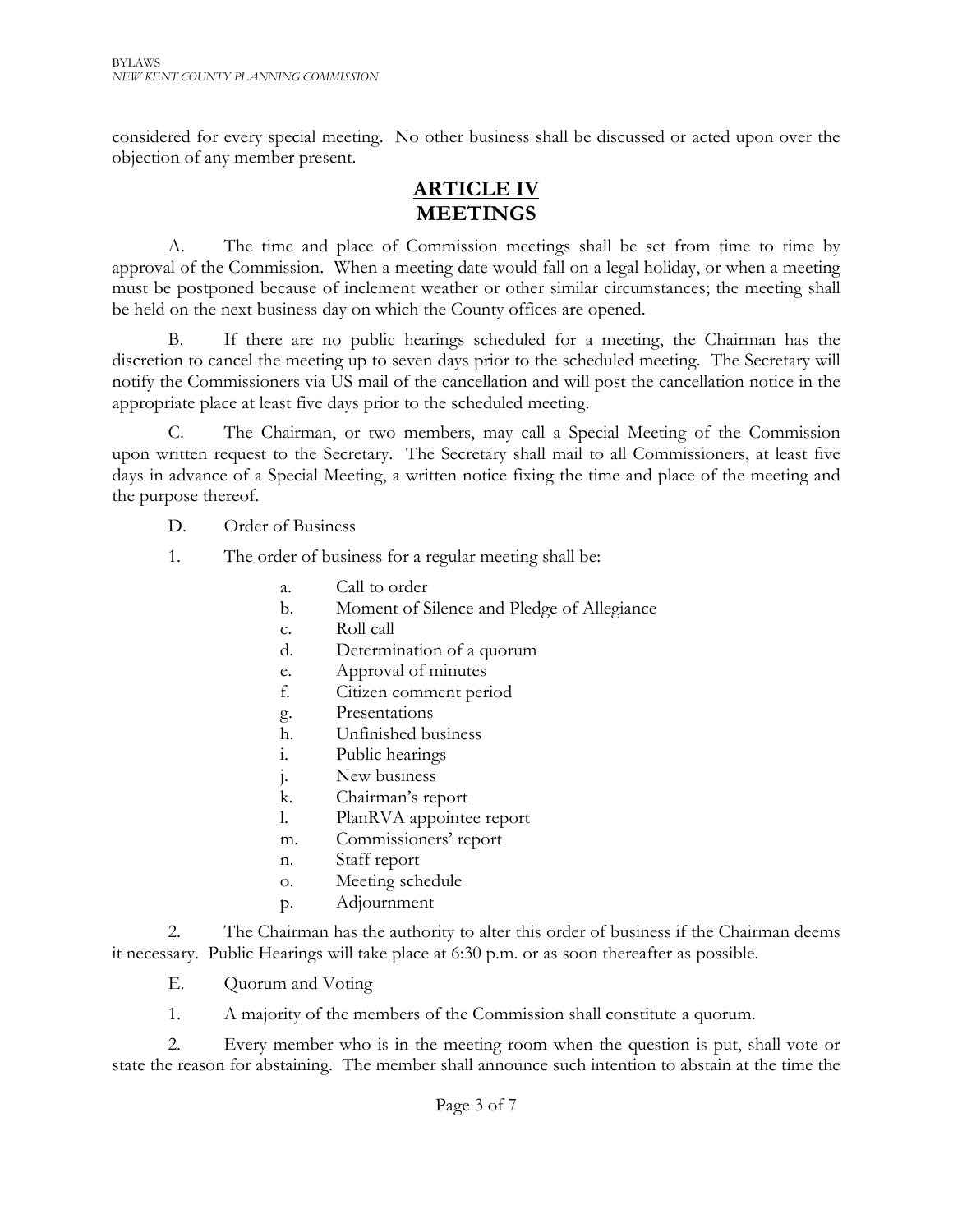issue comes before the Commission and shall not participate in the discussion on such issue or question.

3. No action of the Commission shall be valid unless a majority vote of those present and voting authorizes it. Voting may be by roll call, in which case the Secretary shall keep a record as a part of the minutes.

4. A recorded roll call vote shall be taken on matters as required by law and on other matters as deemed appropriate by the Chair or at the request of any member.

F. Procedure for Roll Call of Commission Members

1. The Chairman of the Commission shall cast the last vote.

2. The members of the Commission shall cast votes in district order on a rotating basis.

3. The Chairman or Secretary of the Commission shall restate all motions before a vote is taken and the result of the vote shall be announced following each vote.

G. General and Special Rules of Procedure

1. The rules contained in the current edition of *Robert's Rules of Order Newly Revised* shall govern the Commission in all cases to which they are applicable and in which they are not inconsistent with these bylaws and any special rules of order the Commission may adopt.

2. Members need not rise when speaking.

3. Motions need not be seconded.

- 4. There is no limit to the number of times a member can speak to a question.
- 5. Informal discussion of a subject is permitted while no motion is pending.
- 6. The Chair need not rise while putting questions to vote.
- 7. The Chair may speak in discussion without rising or relinquishing the Chair.
- 8. The Chair may make motions and vote on all questions.

9. Should any member have three (3) absences from a regular meeting in a calendar year; written notification of those absences will be given by the Chairman of the Planning Commission to the Board Supervisor who appointed that member.

H. Members Absenting Themselves from Meeting Prior to Adjournment

1. After the names of members of the Commission have been recorded as present at any meeting of the Commission, the members shall not absent themselves before adjournment unless by consent of the Commission.

I. Commission to Sit With Open Doors

1. The Commission shall sit with open doors and all persons conducting themselves in an orderly manner may attend the meetings; however, the Commission may hold closed sessions as permitted by law and when deemed necessary by a majority vote of the Commission.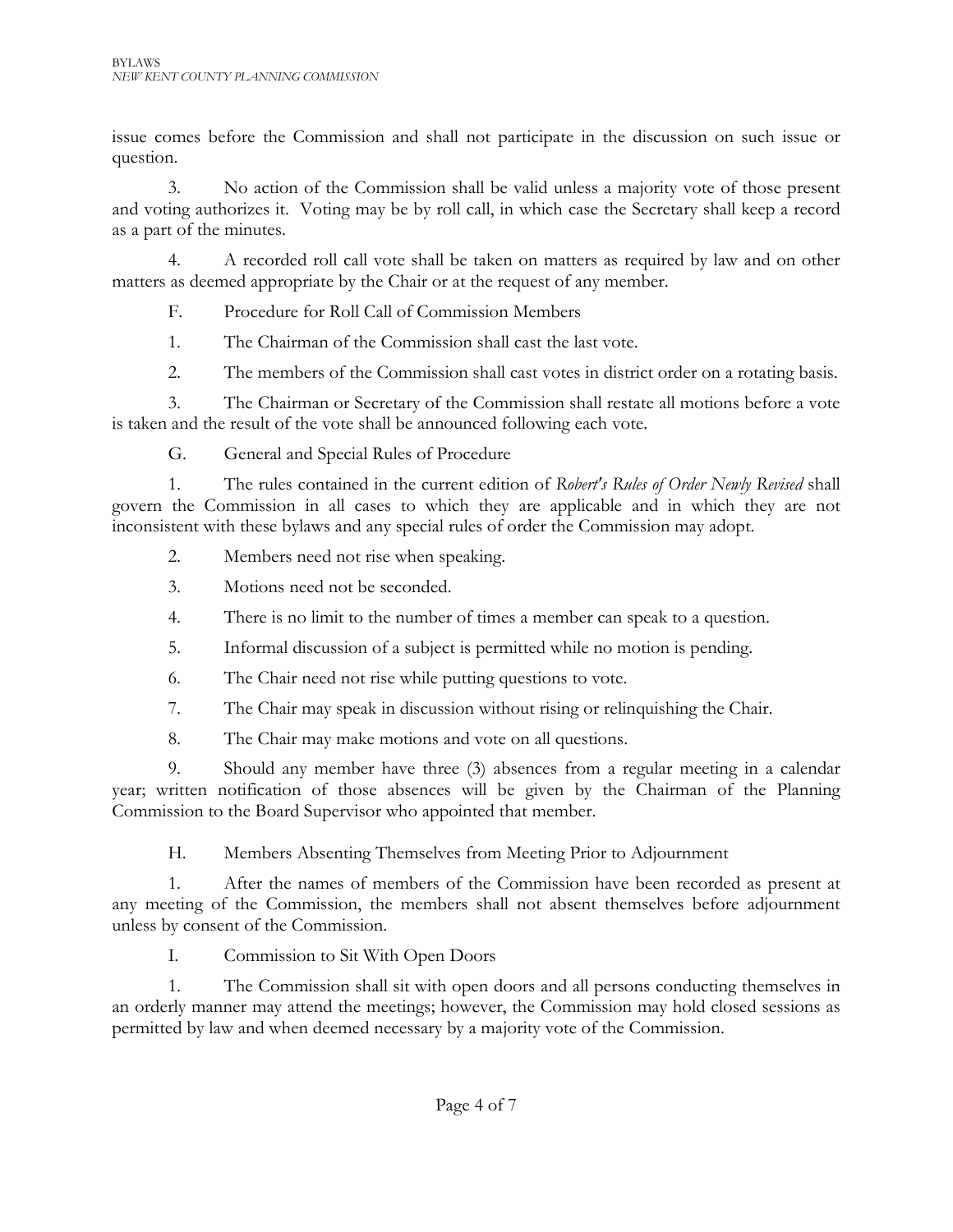2. The Commission shall keep a set of minutes of all meetings, committee meetings, sub-committee meetings, and public information meetings. The Minutes are public record.

All official papers and plans involving the authority of the Commission shall bear the signature of the Chairman together with the certification signed by the secretary and chairman.

J. Procedure to Address the Commission

1. When any person, including Commission members, speaks to the Commission, they shall address the Chairman and shall confine themselves strictly to the question before the Commission.

2. No person in attendance at a meeting of the Commission shall be permitted to address the Commission while members are considering any motion, resolution, or ordinance preliminary to a vote on the same, except at the discretion of the Chairman.

K. Citizens Comment Period

1. Any person who wishes to speak at the Public Comment Period shall indicate their name, address, and topic on the Public Comment register.

2. The Chairman after opening the Public Comment Period will call on each speaker in the order their names appear on the register.

3. Each speaker shall state his or her name and address for the record.

4. Each speaker shall be allowed three (3) minutes for comments unless additional time is granted by the Commission. If a speaker represents a group, there shall be a time limit of seven (7) minutes. A group shall be defined as a number of individuals considered or classed together because of similarities, such as: civic organizations, homeowners' associations, business and professional organizations. Family members, kin, or family relatives are not considered a "group" in this definition.

5. All comments will be addressed to the Chair.

6. All items presented during citizens comment period will be taken under advisement by the Commission. The Commission will take no action on items brought to the attention of the Commission during citizens comment period, unless such action is taken in accordance with Article V of these bylaws.

L. Public Hearings

1. All public hearings will be advertised to begin at 6:30 p.m. or as soon thereafter as possible, unless otherwise directed by the Chairman and will be conducted thereafter at the Commission's discretion. Public hearings may be postponed, continued, or canceled at the discretion of the Commission.

2. In addition to those required by law, the Commission at its discretion may hold public hearings when it decides that a hearing will be in the public interest.

3. The following rules shall apply to public hearings: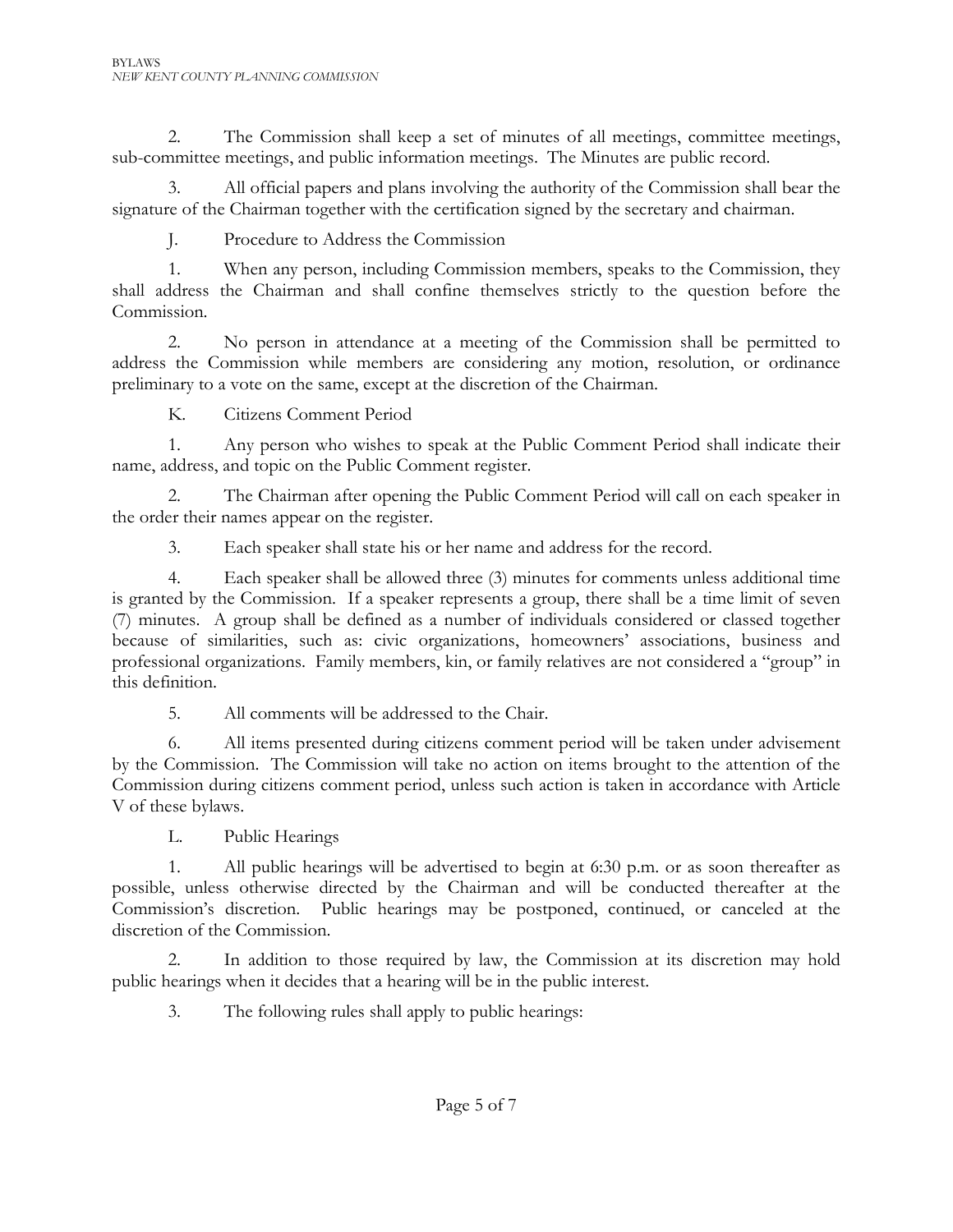a. The case before the Commission shall be summarized by the Chairman for Public Hearings or member delegated by the Chairman for Public Hearings. Any person who wishes to speak at the public hearing shall indicate their name and address on the register for that hearing.

b. After opening the public hearing, the Chairman for Public Hearings will call on each speaker in the order their names appear on the register.

c. Each speaker shall state his or her name and address for the record.

d. Each speaker shall be allowed three (3) minutes for comments unless additional time is granted by the Chairman for Public Hearings. If the speaker represents a group there shall be a time limit of seven (7) minutes. A group shall be defined as a number of individuals considered or classed together because of similarities, such as: civic organizations, homeowners' associations, business and professional organizations. Family members, kin, or family relatives are not considered a "group" in this definition.

e. Speakers shall restrict their comments to the item for which the public hearing is being held. All comments will be addressed to the Chairman for Public Hearings.

4. The following format shall apply to the conduct of public hearings, which the Chairman for Public Hearings may change in his or her discretion:

- a. Staff report on the Item.
- b. Presentation or comments by the applicant or their representative. Interested parties shall have the privilege of the floor.
- c. Questions or comments by the Commission members.
- d. Formal opening of the public hearing by the Chairman for Public Hearings.
- e. Comments by the Public.
- f. Further comment by the applicant or their representative.
- g. Formal closing of the public hearing by the Chairman for Public Hearings.
- h. Discussion and action by the Commission, including the recall of persons who have spoken previously.

# **ARTICLE V APPOINTMENT OF STANDING AND SPECIAL COMMITTEES**

A. The Chairman of the Commission shall appoint committee members to any permanent or temporary committee established by the Commission. The Chairman shall make his committee appointments within thirty (30) days of passage by the Commission of a resolution creating a committee.

B. Appointments to other commissions and boards shall be approved by vote of the entire Commission. Whenever possible, membership on such bodies shall be proportional by election districts. Individuals who move from a district to another district or change districts due to redrawing of the district lines during their term of office shall remain in office until the expiration of their term. If any commission or board contains an odd number of members, the district underrepresented shall be on a rotating basis.

C. The Commission shall charter all committees, whether permanent or temporary. The charter shall, at a minimum, prescribe the committee's mission, membership, and duration,